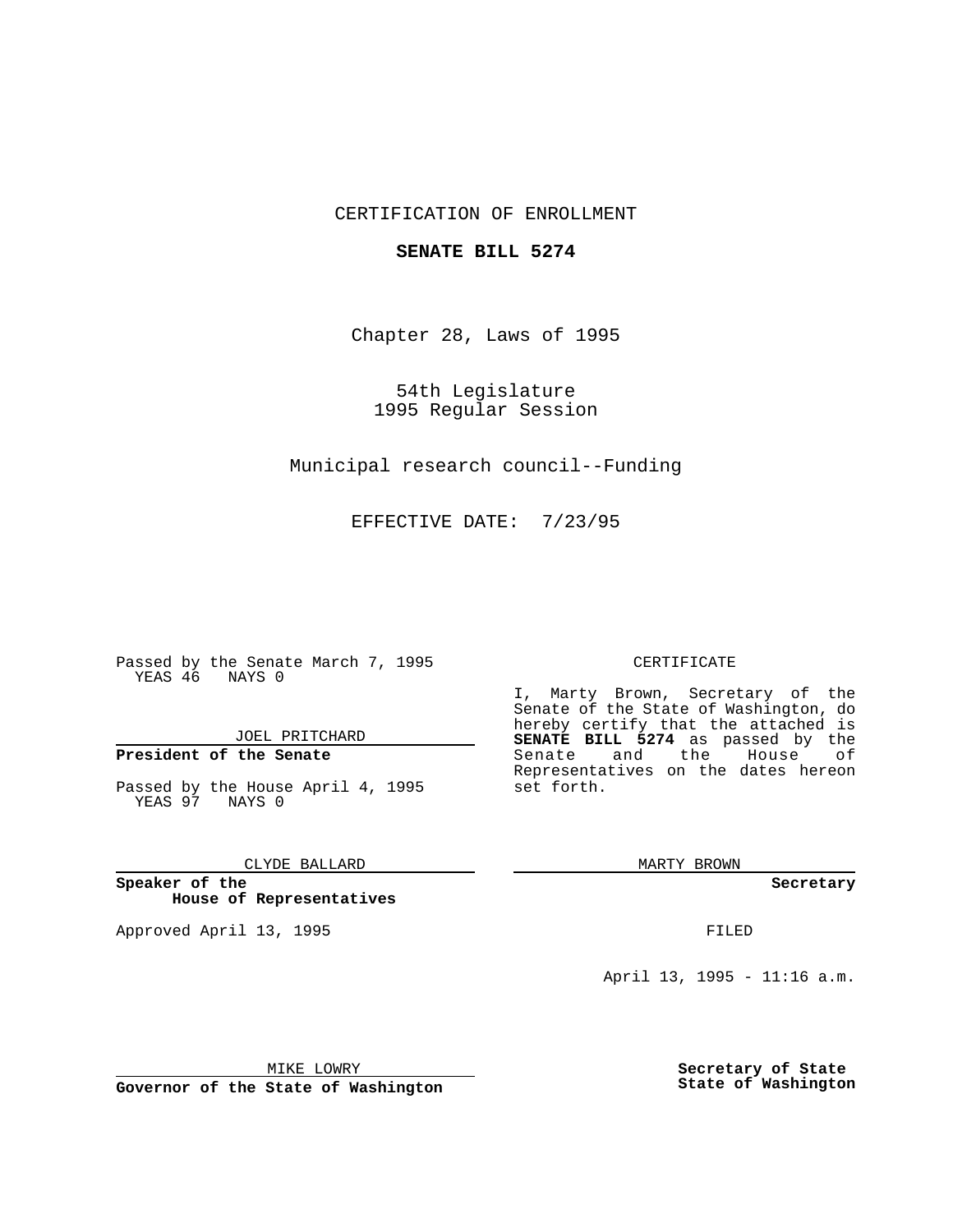## **SENATE BILL 5274** \_\_\_\_\_\_\_\_\_\_\_\_\_\_\_\_\_\_\_\_\_\_\_\_\_\_\_\_\_\_\_\_\_\_\_\_\_\_\_\_\_\_\_\_\_\_\_

\_\_\_\_\_\_\_\_\_\_\_\_\_\_\_\_\_\_\_\_\_\_\_\_\_\_\_\_\_\_\_\_\_\_\_\_\_\_\_\_\_\_\_\_\_\_\_

Passed Legislature - 1995 Regular Session

**State of Washington 54th Legislature 1995 Regular Session**

**By** Senators Haugen, McCaslin, Winsley, Wood and Palmer

Read first time 01/18/95. Referred to Committee on Government Operations.

 AN ACT Relating to distribution of moneys to the municipal research council; and reenacting RCW 82.44.160.

BE IT ENACTED BY THE LEGISLATURE OF THE STATE OF WASHINGTON:

 **Sec. 1.** RCW 82.44.160 and 1990 c 104 s 3 and 1990 c 42 s 310 are each reenacted to read as follows:

 Before distributing moneys to the cities and towns from the general fund, as provided in RCW 82.44.155, and from the municipal sales and use tax equalization account, as provided in RCW 82.14.210, the state treasurer shall, on the first day of July of each year, make an annual deduction therefrom of a sum equal to one-half of the biennial appropriation made pursuant to this section, which amount shall be at least seven cents per capita of the population of all cities or towns as legally certified on that date, determined as provided in RCW 82.44.150, which sum shall be apportioned and transmitted to the municipal research council, herein created. Sixty-five percent of the annual deduction shall be from the distribution to cities and towns under RCW 82.44.155, and thirty-five percent of the annual deduction shall be from the distribution to the municipal sales and use tax equalization account under RCW 82.14.210. The municipal research